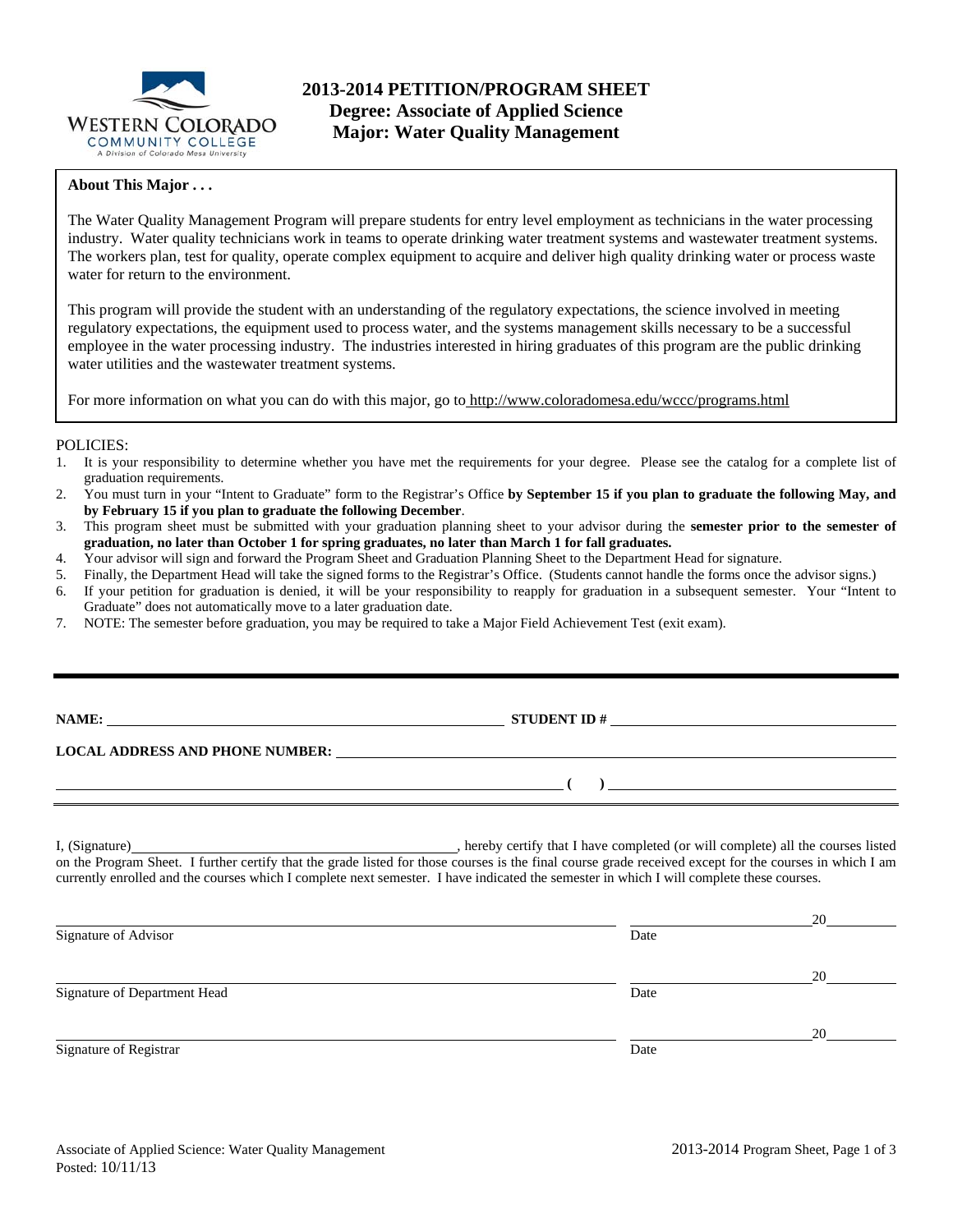### **Students should work closely with a faculty advisor when selecting and scheduling courses prior to registration.**

Degree Requirements:

- 68 semester hours total (A minimum of 16 taken at CMU in no fewer than two semesters).
- 2.00 cumulative GPA or higher in all CMU coursework
- A grade of "C" or higher must be achieved in all coursework toward major content area.
- Pre-collegiate courses (usually numbered below 100) cannot be used for graduation.
- A student must follow the CMU graduation requirements either from 1) the program sheet for the major in effect at the time the student officially declares a major; or 2) a program sheet for the major approved for a year subsequent to the year during which the student officially declares the major and is approved for the student by the department head. Because a program may have requirements specific to the degree, the student should check with the faculty advisor for additional criteria. It is the student's responsibility to be aware of, and follow, all requirements for the degree being pursued. Any exceptions or substitutions must be approved by the student's faculty advisor and Department Head.
- When filling out the program sheet a course can be used only once.
- See the "Undergraduate Graduation Requirements" in the catalog for additional graduation information.

**GENERAL EDUCATION REQUIREMENTS** (Minimum 15 semester hours) See the current catalog for a list of courses that fulfill the requirements below. If a course is on the general education list of options and a requirement for your major, you must use it to fulfill the major requirement and make a different selection within the general education requirement.

| Course No Title                                                                                                        | Sem.hrs Grade Term |  |
|------------------------------------------------------------------------------------------------------------------------|--------------------|--|
| <b>Communication:</b> (6 semester hours)<br><b>ENGL 111 English Composition</b><br><b>ENGL 112 English Composition</b> | 3<br>3             |  |
| $-OR-$                                                                                                                 |                    |  |
| ENGL 111 English Composition and<br>SPCH 101 Interpersonal Communication or<br>SPCH 102 Speechmaking                   | 3<br>3             |  |

Course No Title Sem.hrs Grade Term **Mathematics:** (Minimum 3 semester hours) MATH 108 Technical Mathematics 4 (or higher level) **Social Sciences, Natural Science, Fine Arts, or Humanities or**  Selected Applied Studies Courses\* (Minimum 6 semester hours)<br>
<u>———————————————————</u>——<sup>3</sup> \_\_\_\_\_\_ \_\_\_\_ \_\_\_\_\_\_\_\_\_\_\_\_\_\_\_\_\_\_\_\_\_\_\_\_ 3 \_\_\_\_\_ \_\_\_\_\_\_\_\_ \_\_\_\_\_\_ \_\_\_\_ \_\_\_\_\_\_\_\_\_\_\_\_\_\_\_\_\_\_\_\_\_\_\_\_ 3 \_\_\_\_\_ \_\_\_\_\_\_\_\_ **OTHER LOWER DIVISION REQUIREMENTS Wellness** (2 semester hours) KINE 100 Health and Wellness 1 KINA  $1 \qquad \qquad$   $\qquad \qquad$  1 **ASSOCIATE OF APPLIED SCIENCE: COURSE** 

# **REQUIREMENTS**

(51 semester hours)

|                 | CHEM 121 Principles of Chemistry  | 4 |  |
|-----------------|-----------------------------------|---|--|
|                 | CHEM 121L Principles of Chem Lab  |   |  |
| <b>WOMS 100</b> | Intro to Water Quality            |   |  |
| <b>WOMS 105</b> | Calculations for WOM              |   |  |
| <b>WOMS 106</b> | Mech/Phys Treatment               |   |  |
| <b>WOMS 109</b> | <b>Water Distribution</b>         | 3 |  |
| <b>WOMS 116</b> | <b>Surface Water Treatment</b>    |   |  |
| <b>WOMS 118</b> | <b>Wastewater Collect Syst</b>    |   |  |
| <b>WOMS 119</b> | <b>Water Quality Analysis</b>     |   |  |
| <b>WOMS 227</b> | Utility Management                | 3 |  |
| <b>WOMS 212</b> | <b>Drinking Water Regulations</b> |   |  |
| <b>PROS</b> 100 | Intro to Process Technology       | 3 |  |
| <b>PROS 110</b> | Safety, Health, and Environment 3 |   |  |
| <b>PROS 210</b> | Pros Tech II: Systems             |   |  |
| <b>PROS 130</b> | Instrumentation                   |   |  |
| <b>TECI 110</b> | <b>Applied Physics</b>            |   |  |
|                 |                                   |   |  |

\*Please see your advisor for requirements specific to this program.